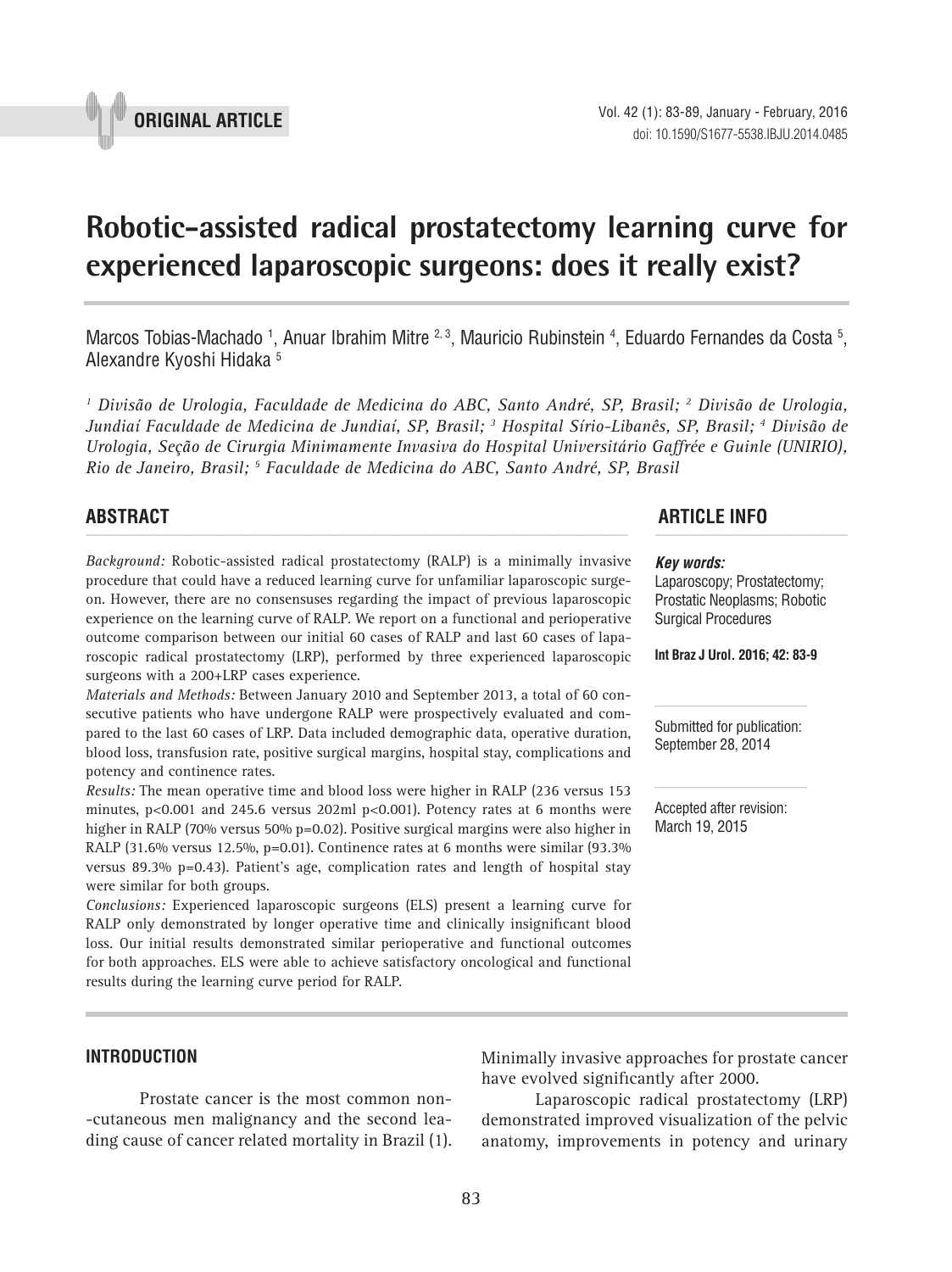rates, lower blood loss, while upholding principles of oncological therapy (2-6). Although, this technique presented a limited expansion due to the steep learning curve, which requires at least 60 cases to obtain proficiency (6).

Recently, robot-assisted radical prostatectomy (RALP) brought several mechanisms which may significantly decrease the learning curve for unfamiliar laparoscopically surgeons (2). The Da Vinci surgical system (Intuitive Surgical, Sunnyvale, California, USA) magnification, robotic-wrist instrumentation and increased degrees of freedom, associated with the 3-dimensional visualization provided surgeons extremely detailed pelvic anatomy which enables the appropriate prostate extirpation (7-9). This minimally invasive technique has received widespread acceptance by physicians and patients and was established as the standard surgical treatment for localized prostate cancer in the US (10-12).

In Brazil, the Da Vinci System was introduced in 2008. However, it was implemented only in 9 hospital centers (Albert Einstein, Sirio Libanes, Oswaldo Cruz, Nove de Julho, INCA, Samaritano, HC Porto Alegre, ICESP and Fundação Pio XII). In addition, this high-cost technology is not provided by health insurances, being mostly performed by private services, which provides low volume of RALP for most urologists.

The aim of this study was to report our initial experience and assess the learning curve of experienced laparoscopic surgeons in robot-assisted radical prostatectomy (RALP). We compared perioperative, functional and oncological outcomes between RALP and LRP.

#### **MATERIALS AND METHODS**

The project was approved by the Ethics Committee for Analysis of Research Projects of the involved institutions.

A retrospective review of prospectively collected data was performed from 2008 to 2013, including 120 patients with localized low or intermediate risk of prostate cancer who were indicated for surgical treatment. All selected cases presented previous urinary and potency rates preserved. Patients with previous prostate cancer

treatment, neoadjuvant or adjuvant hormonal treatment were excluded from the study. The robotic procedures were performed at a private hospital while the LRP in public and private hospitals.

Preoperative, perioperative, oncological and functional outcomes of the first 60 cases of robot-assisted radical prostatectomy were compared to the last 60 consecutive cases of laparoscopic radical prostatectomy. All procedures were performed by three experienced surgeons with a 200+experience in LRP, under the same defined protocol.

Data included demographic characteristics, operative parameters (operative time, blood loss, positive surgical margin, complications, conversion and transfusion rates and postoperative (early urinary and potency continence and post- -operative stay).

### **SURGICAL TECHNIQUE**

**Robotic-assisted laparoscopic radical prostatectomy**

The RALP was performed using the S and Si da Vinci Robotic System (Intuitive Surgical, Sunnyvale, CA). First, the patient was positioned supine in low lithotomy in a 15º Trendelenburg position. All cases were performed transperitoneally using the six-port technique as described by Patel et al. (13). Non robotic ports were placed higher or above umbilicus's level in order to provide maximum range of motion to the assistant. Dorsal venous complex was initially isolated and ligated. The seminal vesicles dissection was then performed and prostatic pedicles ligation was carried out. Nerve- -sparing surgery was performed when using a clip technique without the use of any kind of thermal energy. Finally, the running vesicourethral anastomosis was performed as described by Van Velthoven et al. with conventional 3-0 barbed sutures.

#### **Laparoscopic radical prostatectomy**

Pure laparoscopic cases were performed with five-port extraperitoneal approach described by us previously (14, 15). The patient was placed in supine position with Y-shaped abduction of lower limbs. Optics trocar was inserted in the umbilical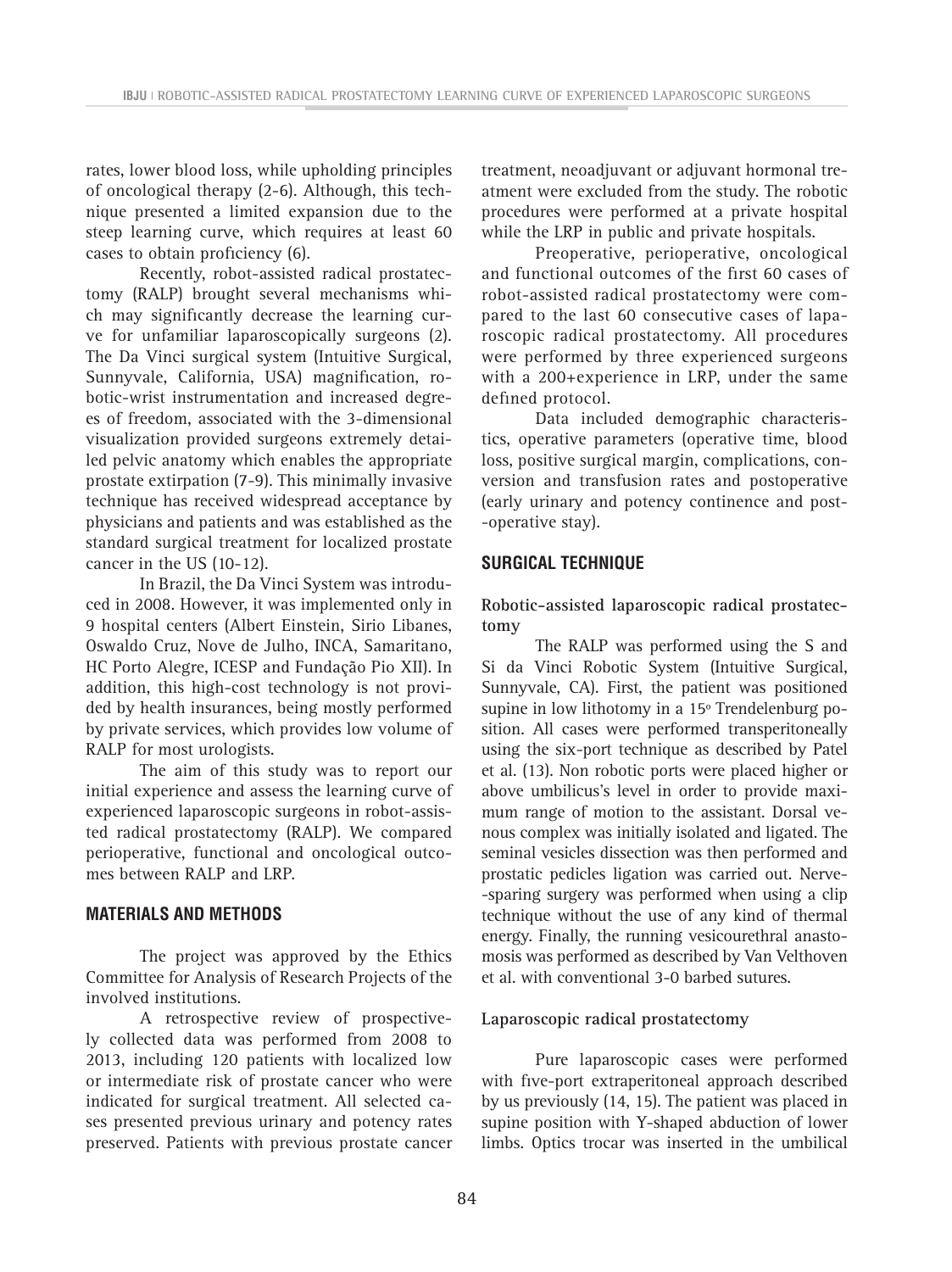incision, two trocars were inserted in the pararectal external area and two in the iliac fossa. Vascular control of dorsal venous complex was performed using a 2-0 polygalactine suture with CT-1. The bladder neck was incised and the vasa deferentia and seminal vesicles were dissected. Posterior prostate pedicles were clipped and incised. The dorsal vein complex and urethra were incised and the prostate released. Continuous 3-0 monocryl or 3-0 barbed sutures were used to perform the vesicourethral Van Velthoven anastomosis.

#### **Statistical analysis**

The statistical analyses were performed using SPSS software (IBM® SPSS® Statistics20; SPSS, Inc., Chicago, IL, USA). The significance level was defined as 0.05 (5%). All confidence intervals used in this study were constructed with a 95% confidence level.

The paired Student t test was used to assess quantitative data and compare means (age, operative time, blood loss, PSA level). The two-samples z test was used to compare intraoperative complications, continence and potency rates, positive surgical margins, transfusion rate, Gleason score, pathologic stage and nerve sparring between the groups.

#### **RESULTS**

Patients who have undergone LRP and RALP were similar in terms of age and ranged from 50 to 70 (p=0.99). PSA level, Gleason score and pathologic stage (T2, T3) were also similar between the groups (Table-1). Bilateral nerve sparing was performed in 83.3% in RALP and 73.3% in LRP and both were considered similar (p=0.18).

Mean operative time was longer in RALP  $(236.1 \pm 42.95)$  compared to LRP  $(153.51 \pm 41.8)$ p<0.001). A significantly difference was found in the blood loss  $(245.6 \pm 33.71)$  versus  $202 \pm 73.3$ p<0.001). Complications occurred in 10.3% of patients who underwent LRP and 6.6% in RALP. Visceral and rectal injuries, blood transfusion, wound infection, urinary tract infection and retention were included. No conversion to open or laparoscopic surgery was performed (Table-2). The length of hospital stay was similar between the groups (p=0.92) and ranged from 1-3 days.

Functional and oncological outcomes are described in Table-3. Continence rates at six mon-

|                       | LRP              | RALP            | P value |
|-----------------------|------------------|-----------------|---------|
|                       | $n=60$           | $n=60$          |         |
| Age (range, SD) years | $60.56 \pm 11.6$ | 60.58±7.94      | 0.99    |
| PSA (range, SD) ng/mL | $7.05 \pm 3.70$  | $6.17 \pm 2.63$ | 0.13    |
| Gleason grade $(\%)$  |                  |                 |         |
| $\leq$ 6              | 46.25%           | 46.6%           | 0.96    |
| 7                     | 35.00%           | 45.0%           | 0.26    |
| >7                    | 18.75%           | 8.4%            | 0.09    |
| Pathologic stage (%)  |                  |                 |         |
| pT <sub>2</sub>       | 87.20%           | 81.6%           | 0.74    |
| pT3                   | 12.80%           | 18.4%           | 0.4     |
| Nerve Sparing (%)     |                  |                 |         |
| Unilateral            | 26.7%            | 16.7%           | 0.18    |
| <b>Bilateral</b>      | 73.3%            | 83.3%           | 0.18    |

**Table 1 - Preoperative patient characteristics. The groups were similar in terms of age, PSA level, Gleason grade, nerve sparing and pathologic stage (T2, T3).**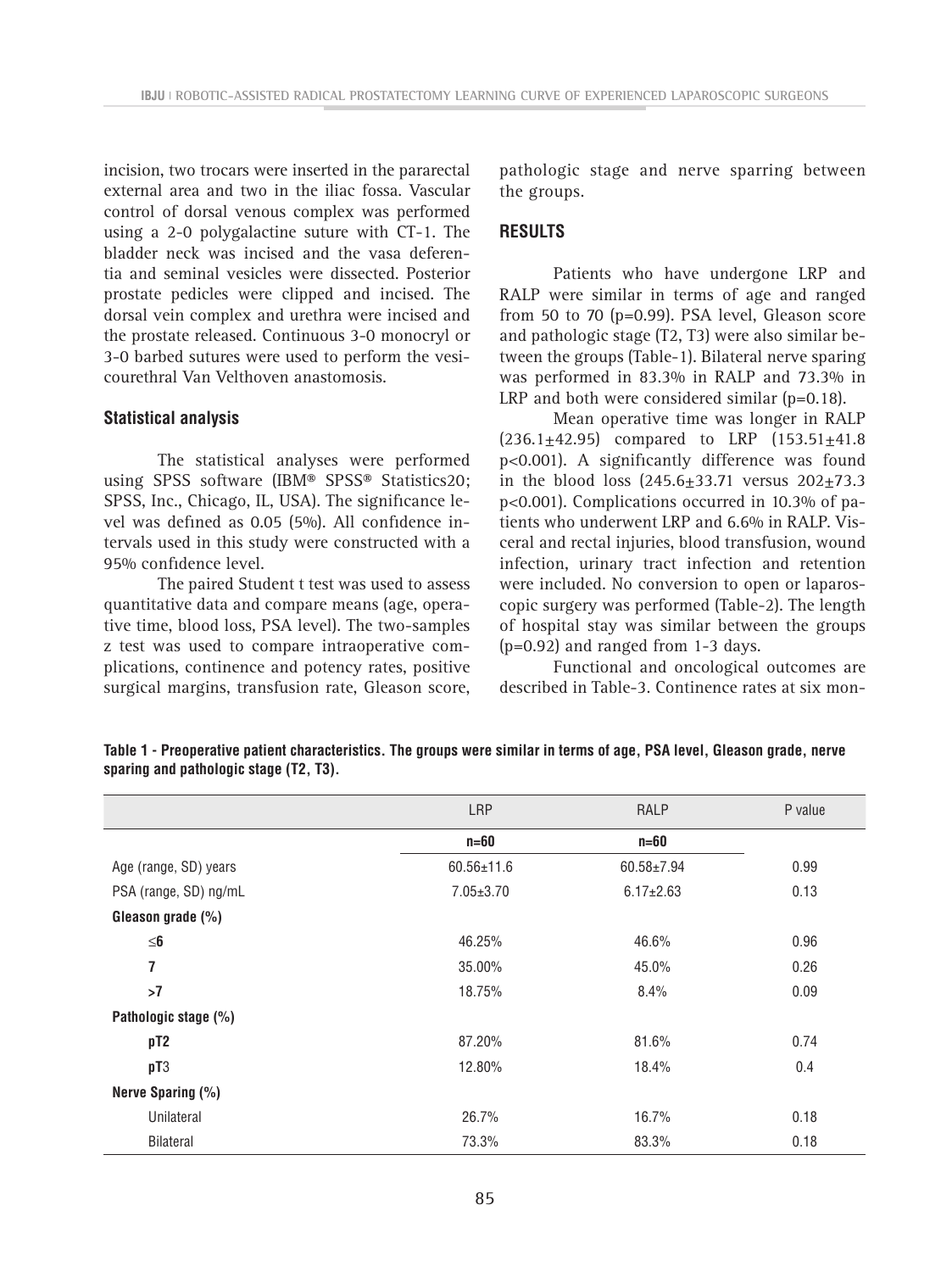|                                  | LRP               | <b>RALP</b>     | P value |
|----------------------------------|-------------------|-----------------|---------|
|                                  | $n=60$            | $n=60$          |         |
| <b>Operative time (minutes)</b>  | $153.51 \pm 41.8$ | $236.1 + 42.95$ | < 0.001 |
| <b>Blood loss (ml)</b>           | $202 \pm 73.3$    | 245.6±33.71     | < 0.001 |
| Intraoperative complications (%) | 10.30%            | 6.6%            | 0.46    |
| Hospital stay (days)             | 1.38              | 1.60            | 0.92    |
| Transfusion rate $(\%)$          | $0\%$             | $0\%$           | 1.0     |

**Table 2 - Perioperative outcomes. Robotic-assisted radical prostatectomy presented longer operative time and higher blood loss when compared to LRP.**

**Table 3 - Functional and oncological outcomes. Robotic-assisted radical prostatectomy presented higher percentage of potency continence at six months and positive surgical margins.**

|                                   | <b>LRP</b> | <b>RALP</b> | P value |
|-----------------------------------|------------|-------------|---------|
|                                   | $n=60$     | $n=60$      |         |
| Continence rates at six month (%) | 89.3%      | 93.3%       | 0.43    |
| Potency rates at six month (%)    | 50%        | 70%         | 0.02    |
| Positive Surgical Margins (%)     | 12.5%      | 21.6%       | 0.18    |
| pT <sub>2</sub>                   | 8%         | 12.5%       | 0.7     |
| pT3                               | 33%        | 50%         | 0.1     |

ths was higher in RALP (70% versus 50% p=0.02). Potency rates at six months were similar (93.3% versus 89.3% p=0.43). Positive surgical margins was higher in RALP when compared to LRP (31.6% versus 12.5% p=0.01).

## **DISCUSSION**

Laparoscopic radical prostatectomy was the first successful minimally invasive procedure that provided several benefits concerning potency and urinary continence, blood loss, while upholding principles of oncological therapy (2). However, the two-dimensional image associated with lower range of motion turned LRP into a challenging procedure, which presents a steep learning curve that requires nearly 70 cases to attain proficiency (6, 15).

Robotic assisted radical prostatectomy emerged as an effective alternative to LRP. The Da Vinci 3-dimensional image, magnification, multi- -joints devices, increased degrees of freedom sig-

nificantly improved surgical ergonomics and therefore decreased the learning curve of LRP. RALP has received worldwide acceptance by urologists and is on the verge of becoming the preferred surgical treatment of localized prostate cancer (12, 16-18).

However, the high cost of this technology remains as the primary obstacle towards RALP expansion. The Da Vinci system is evaluated at 2 million euros and its maintenance increases financial burden by \$2.698 per patient given an average of 126 cases per year. Previous reports estimated that a total of 75 cases per year with an average operation time of three hours per case are necessary to be cost-effective in the United States (16, 19). In Brazil, this system was introduced in 2008 and was implemented only in 9 hospital centers. INCA's hospital (Instituto Nacional do Câncer) and ICESP (Instituto do Câncer do Estado de São Paulo) were the first public services that provided the Da Vinci System in Brazil. Therefore, based on the medical system without a reference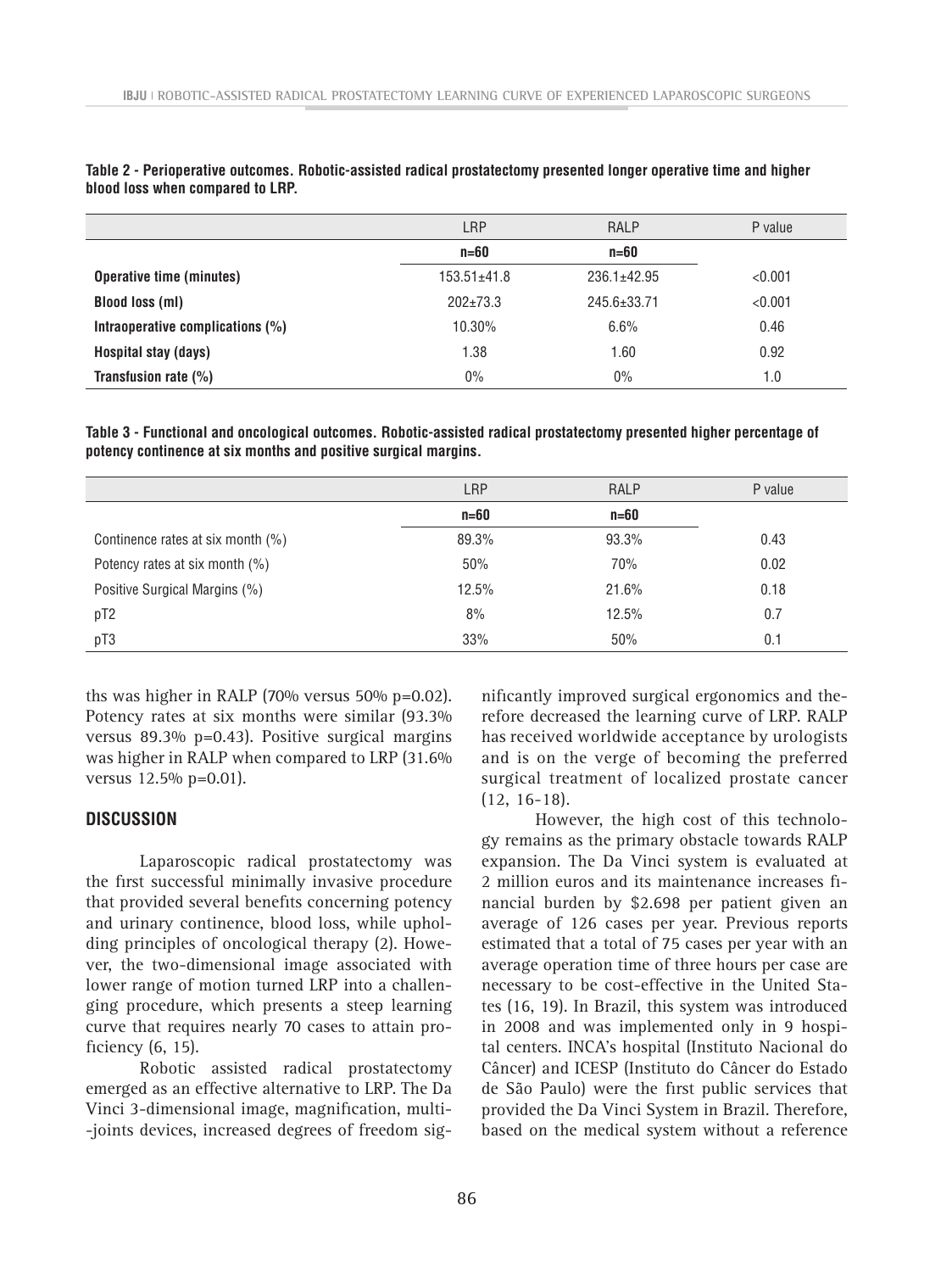system of patient's, a low volume of procedures is performed by several urologists who are familiar with this technology. So, this condition may justify the few reports about the current situation of RALP in Brazil.

To our knowledge, this is the first Brazilian series that analyzes the learning curve of experienced laparoscopic surgeons and compare perioperative and functional outcomes between RALP and LRP. In this preliminary report, we found differences and similarities between the groups outcomes.

RALP operative time was longer than LRP, which is in accordance with previous larger series which estimated a range from 140 to 354 min (8, 11, 20-22). Menon et al. reported in early series of RALP a progressive decrease of operative time over time which is not observed in LRP (23). This finding suggests that further experience could lead to similar operation time. Estimated blood loss was higher in RALP and is in accordance with previous reports which reported an average of 234ml with a range of 75-500ml (20-22). Estimated blood loss was higher in RALP (approximately 50ml), however it was clinically insignificant and blood transfusion was not necessary in any case. This difference could be explained by the longer operative time of RALP.

Robotic-assisted radical prostatectomy presents several potential complications. Some authors include catheterization time, symptomatic lymphocele, hematoma, emphysema whereas other uses the Clavien grading system for short- -term complications (11, 21, 24). In our initial experience we presented the most common complications and our rate was 10%, in accordance with most reports (22, 24, 25). Both RALP and LRP present similar incidence of conversion to open surgery, which are significantly low (10). In our experience, no procedures needed conversion or transfusions. Length of hospital stay is usually associated with perioperative complications and patient's well-being, and we found no differences between LRP and RALP.

Continence rate at six month was significantly equal between our groups (93.3% versus 89.3%). This finding will be definitive only after a one-year evaluation. Ficarra's et al. meta-analysis observed that RALP was significantly superior to LRP in terms of 12-month urinary continence recovery. Although he concluded that the prevalence of urinary incontinence after RALP is influenced by several factors including preoperative patient characteristics, surgeon experience, surgical technique and collective methods, which hinder this assessment (7).

However, potency rates were higher in RALP when compared to LRP (70% versus 50%). This finding is in accordance with Ficarra's et al. meta- -analysis that demonstrated a significant advantage in favor of RALP in comparison with RRP in terms of 12-month potency rates (26). In addition, this finding suggests that further experience on RALP and longer follow-up could lead to early potency rates, even for experienced laparoscopic surgeons.

Positive surgical margin rates were significantly similar between the groups (21.6% for RALP and 12.5% in LRP). This finding was similar to previous studies which RALP ranged from 12.3% to 17.2% and LRP 11-29%. Most series reported no statistically significant difference between LRP and RALP (16, 20, 23, 27).

Currently, there is no consensus over the superiority of RALP or LRP in the treatment of localized prostate cancer. Several studies compared both techniques and presented different results rather in favor of RALP or LRP (2, 11, 16, 19, 27- 30). We believe that the Da Vinci System is a technological evolution which provides more detailed information regarding this complex procedure. On the other hand, considering the low volume of Da Vinci's system installed in Brazil during the 7 last years, most urologists won't have access to robotic surgery in Brazil for a long time, which turns LRP into a feasible alternative. Additionally, LRP may be a shortcut for reducing the learning curve of RALP. We observed that surgeons who are proficient in LRP and have low volume of RALP presents a learning curve that did not jeopardize their oncological and functional outcomes. Similar to USA, where massive RALP expansion turned it to be the established surgical treatment for localized prostate cancer, it will be natural that RALP replace LRP in the future, when technology and trained surgeons could be largely available (10, 23, 27, 28).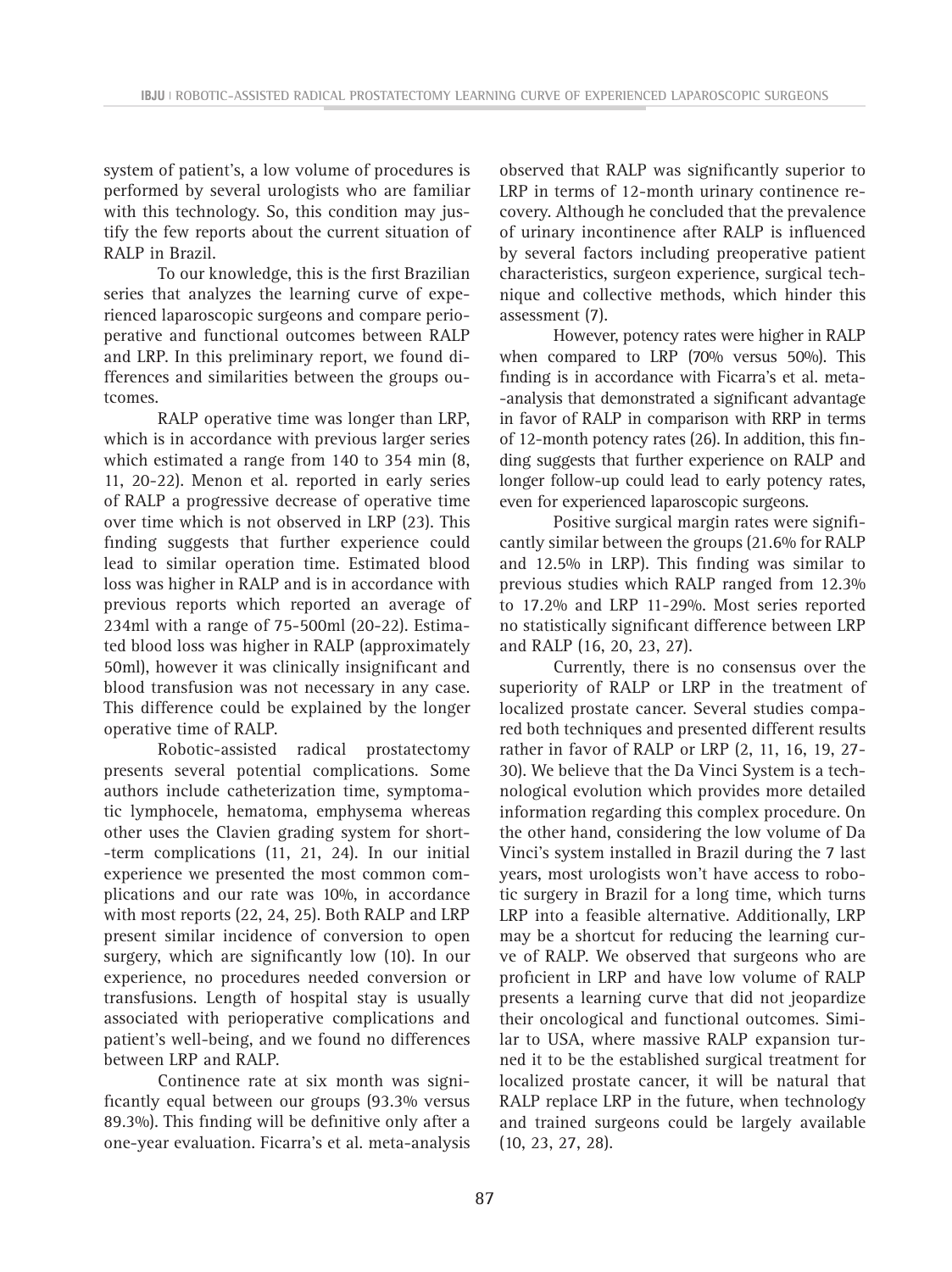In our study we observed that an experienced laparoscopic surgeon was able to attain perioperative and functional outcomes in his/her initial results similar to surgeons who present higher experience in RALP. The previous experience on LRP could decrease the learning curve of RALP, mainly concerning the similarity of surgical steps and pelvic anatomy visualization. Therefore, the learning curve would be mainly related to the management of the robotic system new features such as multi-joints devices and absence of tactile feedback.

We consider the limitations of our initial experience which was performed in a low volume center for both procedures in private hospitals. Our results aid the comparison between LRP and RALP for experienced laparoscopic surgeons, however our results should be considered indicative only. Longer oncologic and functional follow-up are still required.

Experienced laparoscopic surgeons present a learning curve when first performing an RALP, demonstrated only by longer operative time. Even though our perioperative and functional outcomes were similar for both approaches and in accordance with previous reports (11, 21, 31). ELS were able to achieve satisfactory oncological and functional results during the learning curve period for RALP.

#### **CONFLICT OF INTEREST**

None declared.

#### **REFERENCES**

- 1. Romero FR, Romero AW, Almeida RM, Tambara Filho R. The prevalence of prostate cancer in Brazil is higher in Black men than in White men: systematic review and meta-analysis. Int Braz J Urol. 2012;38:440-7.
- 2. Hakimi AA, Feder M, Ghavamian R. Minimally invasive approaches to prostate cancer: a review of the current literature. Urol J. 2007;4:130-7.
- 3. Chin JL, Luke PP, Pautler SE. Initial experience with roboticassisted laparoscopic radical prostatectomy in the Canadian health care system. Can Urol Assoc J. 2007;1:97-101.
- 4. Di Gioia RF, Rubinstein M, Velasque L, Rubinstein I. Impact of a low-volume laparoscopic radical prostatectomy learning curve on perioperative outcomes: is it acceptable? J Laparoendosc Adv Surg Tech A. 2013;23:841-8.
- 5. Schuessler WW, Schulam PG, Clayman RV, Kavoussi LR. Laparoscopic radical prostatectomy: initial short-term experience. Urology. 1997;50:854-7.
- 6. Guillonneau B, Rozet F, Barret E, Cathelineau X, Vallancien G. Laparoscopic radical prostatectomy: assessment after 240 procedures. Urol Clin North Am. 2001;28:189-202.
- 7. Ficarra V, Novara G, Rosen RC, Artibani W, Carroll PR, Costello A, et al. Systematic review and meta-analysis of studies reporting urinary continence recovery after robotassisted radical prostatectomy. Eur Urol. 2012;62:405-17.
- 8. Sejima T, Masago T, Morizane S, Hikita K, Kobayashi N, Yao A, et al. Robot-assisted radical prostatectomy: a case series of the first 100 patients-constitutional introduction and implementation on the basis of comprehensive department of minimal invasive surgery center. BMC Res Notes. 2013;6:436.
- 9. Menon M, Tewari A; Vattikuti Institute Prostatectomy Team. Robotic radical prostatectomy and the Vattikuti Urology Institute technique: an interim analysis of results and technical points. Urology. 2003;61:15-20.
- 10. Ficarra V, Cavalleri S, Novara G, Aragona M, Artibani W. Evidence from robot-assisted laparoscopic radical prostatectomy: a systematic review. Eur Urol. 2007;51:45- 55; discussion 56.
- 11. Papachristos A, Basto M, Te Marvelde L, Moon D. Laparoscopic versus robotic-assisted radical prostatectomy: an Australian single-surgeon series. ANZ J Surg. 2015;85:154-8.Epub 2014 Apr 15.
- 12. Davison BJ, Matthew A, Gardner AM. Prospective comparison of the impact of robotic-assisted laparoscopic radical prostatectomy versus open radical prostatectomy on health-related quality of life and decision regret. Can Urol Assoc J. 2014;8(1-2):E68-72.
- 13. Patel VR, Palmer KJ, Coughlin G, Samavedi S. Robotassisted laparoscopic radical prostatectomy: perioperative outcomes of 1500 cases. J Endourol. 2008;22:2299-305.
- 14. Tobias-Machado M, Forseto P Jr, Medina JA, Watanabe M, Juliano RV, Wroclawski ER. Laparoscopic radical prostatectomy by extraperitoneal access with duplication of the open technique. Int Braz J Urol. 2004;30:221-6.
- 15. Starling ES, Reis LO, Vaz Juliano R, Korkes F, Wanderlei Dos Santos M Jr, Lima Pompeo AC, et al. [Extraperitoneal endoscopic radical prostatectomy:How steep is the learning curve? Overheads on the personal evolution technique in 5-years experience]. Actas Urol Esp. 2010;34:598-602.
- 16. Menon M, Shrivastava A, Tewari A. Laparoscopic radical prostatectomy:conventional and robotic. Urology. 2005;66:101-4.
- 17. Srivastava A, Grover S, Sooriakumaran P, Tan G, Takenaka A, Tewari AK. Neuroanatomic basis for traction-free preservation of the neural hammock during athermal robotic radical prostatectomy. Curr Opin Urol. 2011;21:49-59.